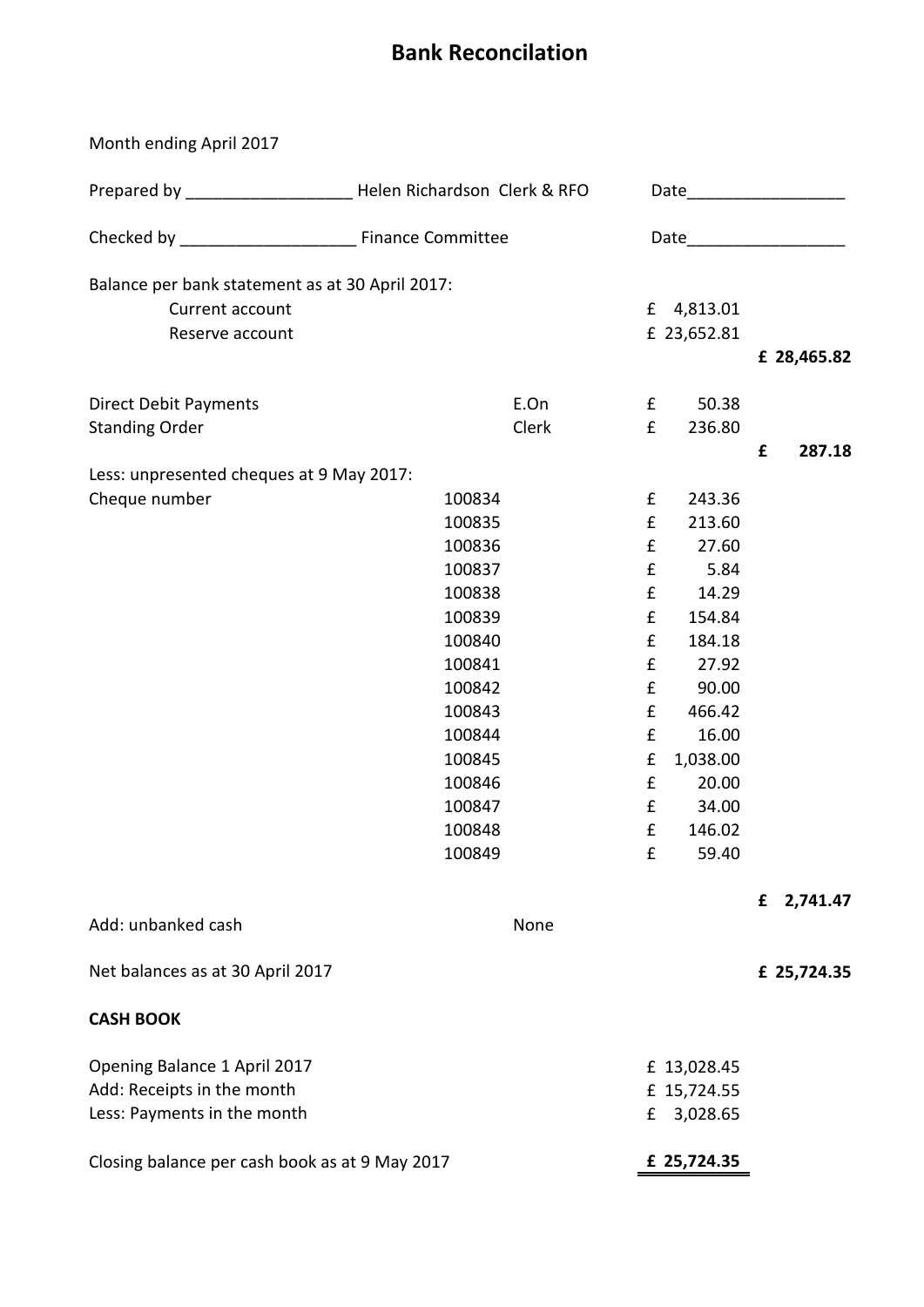## **Bank Reconcilation**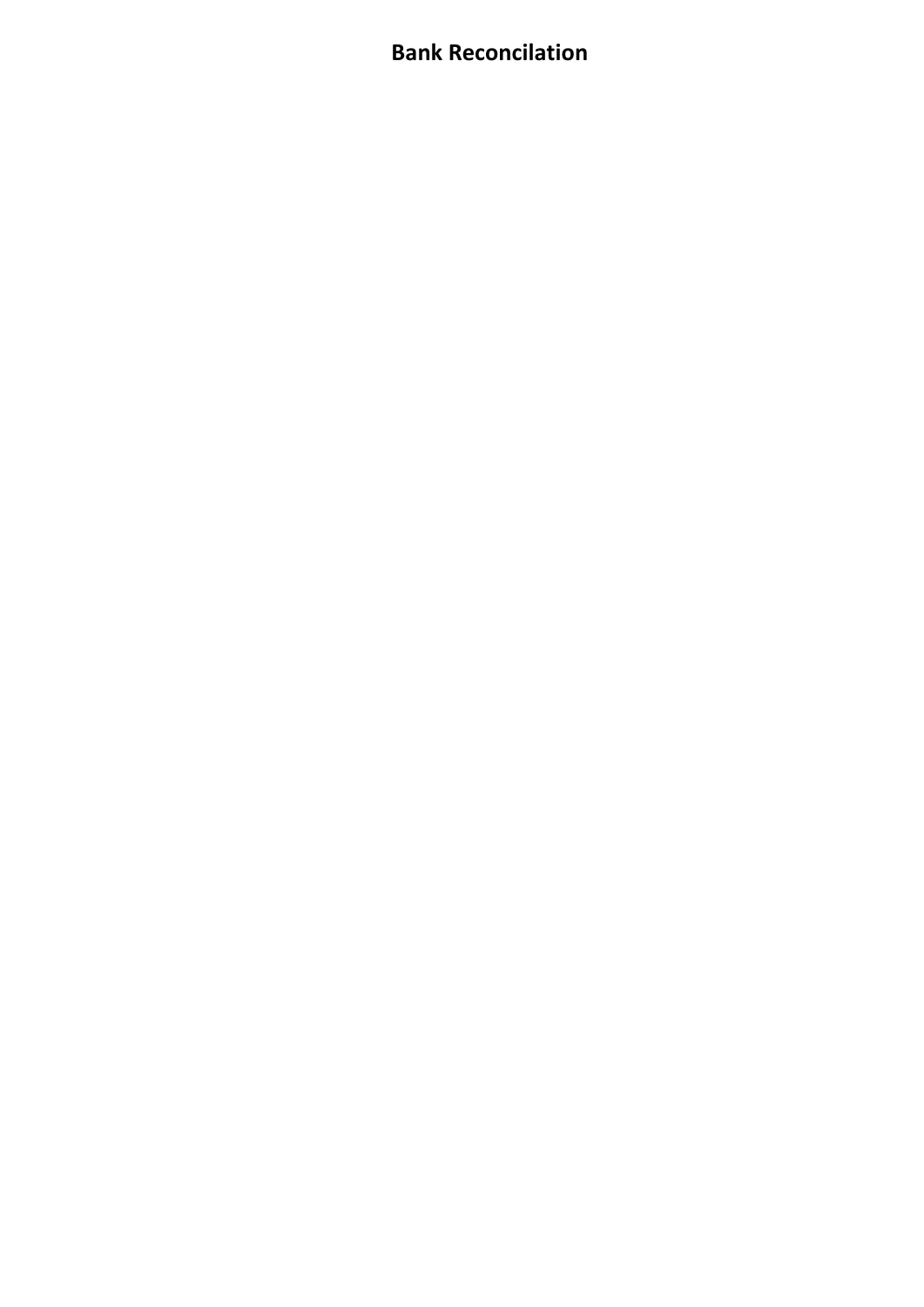| <b>Ref Wereham Cash Flow</b>            | <b>Budget</b> |          | <b>YTD</b> | <b>YTD</b> | <b>YTD</b> | YTD      | <b>YTD</b> | <b>YTD</b> | <b>YTD</b> | <b>YTD</b> | <b>YTD</b> | <b>YTD</b> | <b>YTD</b> | <b>Totals</b> | <b>IE %</b> | <b>Notes</b> |
|-----------------------------------------|---------------|----------|------------|------------|------------|----------|------------|------------|------------|------------|------------|------------|------------|---------------|-------------|--------------|
| <b>2017-18 INCOME</b><br>$\overline{1}$ |               | Apr      | May        | Jun        | Jul        | Aug      | Sep        | Oct        | Nov        | Dec        | Jan        | Feb        | Mar        |               |             |              |
| $\overline{2}$<br>Precept               | 15000.00      | 15000.00 |            |            |            |          |            |            |            |            |            |            |            | 15000.00      | 100.0       |              |
| $\overline{3}$<br><b>Burial</b>         | 0.00          | 350.00   |            |            |            |          |            |            |            |            |            |            |            | 350.00        |             |              |
| $\overline{4}$<br><b>Grant Funding</b>  | 0.00          |          |            |            |            |          |            |            |            |            |            |            |            | 0.00          |             |              |
| 5<br><b>Council Tax Support</b>         | 360.00        | 360.00   |            |            |            |          |            |            |            |            |            |            |            | 360.00        | 100.0       |              |
| Bank Int/ Ins rebate<br>6               | 4.00          |          |            |            |            |          |            |            |            |            |            |            |            | 0.00          | 0.0         |              |
| $\overline{7}$<br>HMRC - re VAT         | 0.00          |          |            |            |            |          |            |            |            |            |            |            |            | 0.00          |             |              |
| 8<br>Other                              | 0.00          | 14.55    |            |            |            |          |            |            |            |            |            |            |            | 14.55         |             |              |
| 11 Income Totals (A)                    | 15364.00      | 15724.55 | 0.00       | 0.00       | 0.00       | 0.00     | 0.00       | 0.00       | 0.00       | 0.00       | 0.00       | 0.00       | 0.00       | 15724.55      |             |              |
| 12 EXPENDITURE                          |               |          |            |            |            |          |            |            |            |            |            |            |            |               |             | YTD%         |
| 13 Clerk - salary/NIC                   | 3938.40       | 223.80   |            |            |            |          |            |            |            |            |            |            |            | 223.80        | 5.7%        | 5.7          |
| 14 Clerk - expenses                     | 280.00        | 13.00    |            |            |            |          |            |            |            |            |            |            |            | 13.00         | 4.6%        | 4.6          |
| 13 Admin - Subs                         | 263.00        |          |            |            |            |          |            |            |            |            |            |            |            | 0.00          | 0.0%        | 0.0          |
| 14 Admin - insur                        | 555.34        |          |            |            |            |          |            |            |            |            |            |            |            | 0.00          | 0.0%        | 0.0          |
| 15 Admin- Audit                         | 120.00        |          |            |            |            |          |            |            |            |            |            |            |            | 0.00          | 0.0%        | 0.0          |
| 16 Admin - Cllr Training                | 350.00        |          |            |            |            |          |            |            |            |            |            |            |            | 0.00          | 0.0%        | 0.0          |
| 17 Admin - Clerk Training               | 200.00        |          |            |            |            |          |            |            |            |            |            |            |            | 0.00          | 0.0%        | 0.0          |
| 18 Admin - Election                     | 1500.00       |          |            |            |            |          |            |            |            |            |            |            |            | 0.00          | 0.0%        | 0.0          |
| 19 Admin - Office Supplies              | 50.00         |          |            |            |            |          |            |            |            |            |            |            |            | 0.00          | 0.0%        | 0.0          |
| 20 Admin - Website                      | 150.00        |          |            |            |            |          |            |            |            |            |            |            |            | 0.00          | 0.0%        | 0.0          |
| 21<br>OpenSp - Church Clock             | 350.00        |          |            |            |            |          |            |            |            |            |            |            |            | 0.00          | 0.0%        | 0.0          |
| 22 Opensp - Pond Repair                 | 3900.00       |          |            |            |            |          |            |            |            |            |            |            |            | 0.00          | 0.0%        | 0.0          |
| 23 Opensp - Playgrd Inspec              | 60.00         |          |            |            |            |          |            |            |            |            |            |            |            | 0.00          | 0.0%        | 0.0          |
| 24<br>Opensp - Grounds Maint            | 2020.93       |          |            |            |            |          |            |            |            |            |            |            |            | 0.00          | 0.0%        | 0.0          |
| 25 Opensp - Dog Bins                    | 200.00        |          |            |            |            |          |            |            |            |            |            |            |            | 0.00          | 0.0%        | 0.0          |
| 26 Opensp - Tree Maint                  | 1800.00       |          |            |            |            |          |            |            |            |            |            |            |            | 0.00          | 0.0%        | 0.0          |
| 27 Opensp - Playgrd Eq Maint            | 1500.00       |          |            |            |            |          |            |            |            |            |            |            |            | 0.00          | 0.0%        | 0.0          |
| 28 Opensp - Highways/SAM2               | 300.00        |          |            |            |            |          |            |            |            |            |            |            |            | 0.00          | 0.0%        | 0.0          |
| 29<br>Opensp - Signs                    | 100.00        |          |            |            |            |          |            |            |            |            |            |            |            | 0.00          | 0.0%        | 0.0          |
| 30 Opensp - Moles                       | 150.00        |          |            |            |            |          |            |            |            |            |            |            |            | 0.00          | 0.0%        | 0.0          |
| 31 Opensp - Cemetery                    | 500.00        |          |            |            |            |          |            |            |            |            |            |            |            | 0.00          | 0.0%        | 0.0          |
| 32 Opensp - Streetlight Maint           | 1066.00       |          |            |            |            |          |            |            |            |            |            |            |            | 0.00          | 0.0%        | 0.0          |
| 33 Opensp - Streetlight Elec            | 550.00        | 47.98    |            |            |            |          |            |            |            |            |            |            |            | 47.98         | 8.7%        | 8.7          |
| 34 Opensp - Defibrillator               | 552.00        |          |            |            |            |          |            |            |            |            |            |            |            | 0.00          | 0.0%        | 0.0          |
| 35 Village Hall Hire                    | 240.00        |          |            |            |            |          |            |            |            |            |            |            |            | 0.00          | 0.0%        | 0.0          |
| 36 VAT                                  | 0.00          | 2.40     |            |            |            |          |            |            |            |            |            |            |            | 2.40          |             |              |
| 37 S137 - Poppy Wreath                  | 20.00         |          |            |            |            |          |            |            |            |            |            |            |            |               |             |              |
| 38 Expend. Totals (B)                   | 20715.67      | 287.18   | 0.00       | 0.00       | 0.00       | 0.00     | 0.00       | 0.00       | 0.00       | $0.00\,$   | 0.00       | 0.00       | 0.00       | 236.80        | $\%$        | 1.39         |
| 39 balances (A-B)                       | $-5351.67$    | 15437.37 | 0.00       | 0.00       | 0.00       | 0.00     | 0.00       | 0.00       | 0.00       | 0.00       | 0.00       | 0.00       | 0.00       | 15487.75      | exp         | 287.18       |
| 40 bal b/f and c/f (pm)                 | 13028.45      | 13028.45 | 28465.82   | 28465.82   | 28465.82   | 28465.82 | 28465.82   | 28465.82   | 28465.82   | 28465.82   | 28465.82   | 28465.82   | 28465.82   |               | mths        |              |
| 41 Totals c/f (pm)                      | 13028.45      | 28465.82 | 28465.82   | 28465.82   | 28465.82   | 28465.82 | 28465.82   | 28465.82   | 28465.82   | 28465.82   | 28465.82   | 28465.82   | 28465.82   |               |             |              |